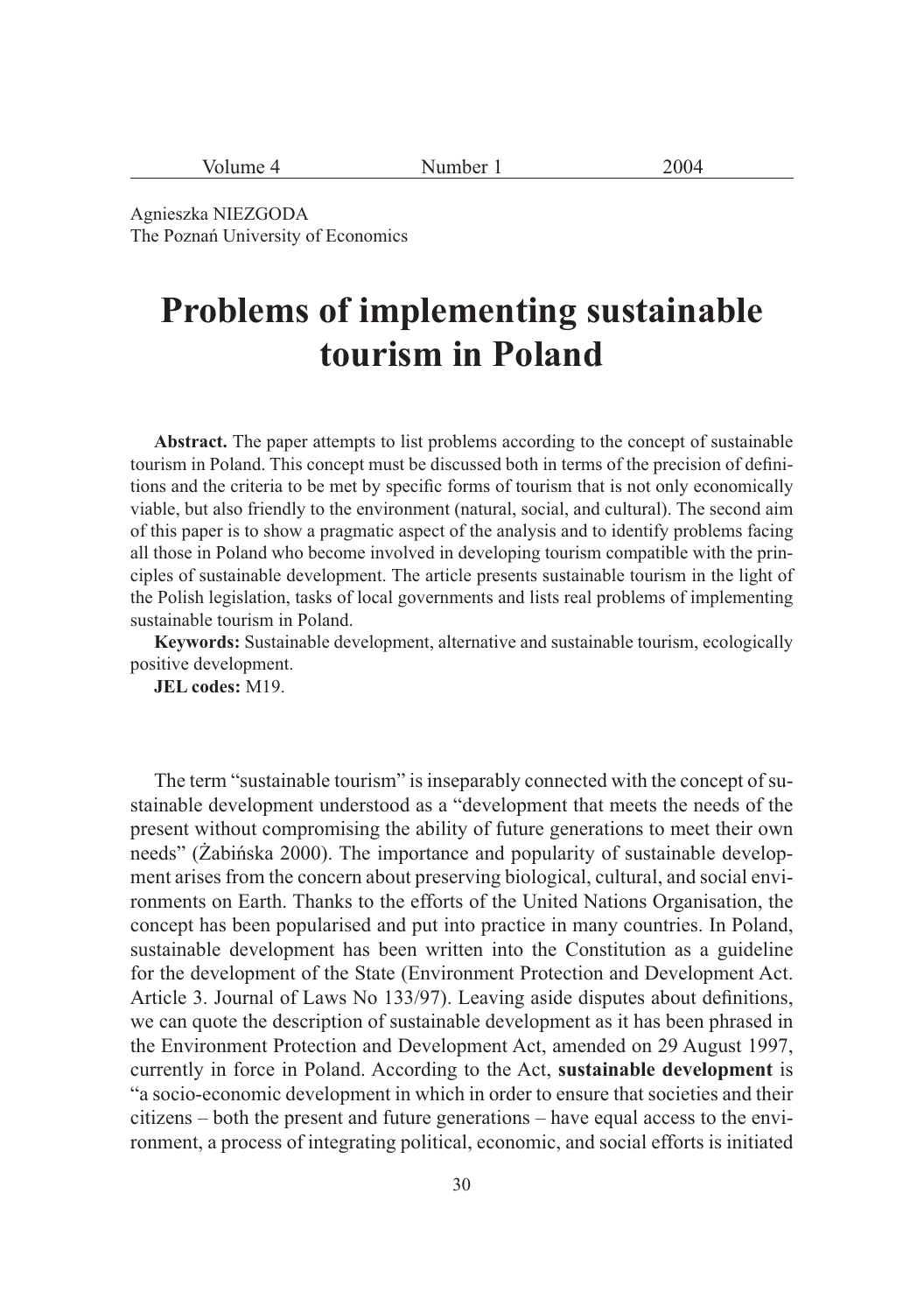to ensure the preservation of natural balances and the permanence of fundamental biological processes" (Article 3. Journal of Laws 133/97).

Consistent with the state policy, all sectors of the economy must adopt relevant guidelines of sustainable development. With respect to the tourism economy, the guidelines concern the concept of tourism that is not only economically viable, but also friendly to the environment (natural, social, and cultural). Different ideas and definitions have been put forward which highlight the qualities of environmentally friendly tourism. Among those the most important is the concept of **sustainable tourism**. This concept must be discussed both in terms of the precision of definitions and the scope of notions used in literature. However, the pragmatic aspect of the analysis must be taken into account, and therefore it is important to identify problems facing all those in Poland who become involved in developing tourism compatible with the principles of sustainable development. The present paper attempts to list and discuss those problems.

## **1. Sustainable tourism – definition aspects**

In the Polish specialist literature there is no agreement as to the definitions of key terms relating to environmentally benign tourism. Such terms include (Jędrzejczyk 1995; Majewski, Lane 2001, Zaręba 2000):

- green emphasising protection of the natural environment;
- soft as opposed to ecologically harmful "hard tourism";
- responsible highlighting responsibility for the effects of tourism development, especially socio-cultural impacts of tourism;
- environmentally friendly a concept in which the emphasis is placed not only on the biological environment but also on the social and cultural environments embracing all areas and sectors of tourism (both "green" areas, such as rural and protected places, as well as mass tourism destinations);
- agrotourism a form of rural tourism based on agricultural farms which both provide lodgings and are in themselves the main attraction for the tourist;
- alternative as opposed to mass tourism, this concept emerged in defiance of industrial civilisation and consumerism which abuse the natural environment and disturb authentic human relations;
- ecotourism a form of active and profound travel-learn experience that involves visiting destinations where the flora, fauna and cultural heritage are of utmost quality, a tourism that does not damage the fragile balances of biological ecosystems, sustains the cultural integrity of local people, and finally, provides financial means to uphold the preservation of all those features;
- sustainable epitomises permanence through long term development objectives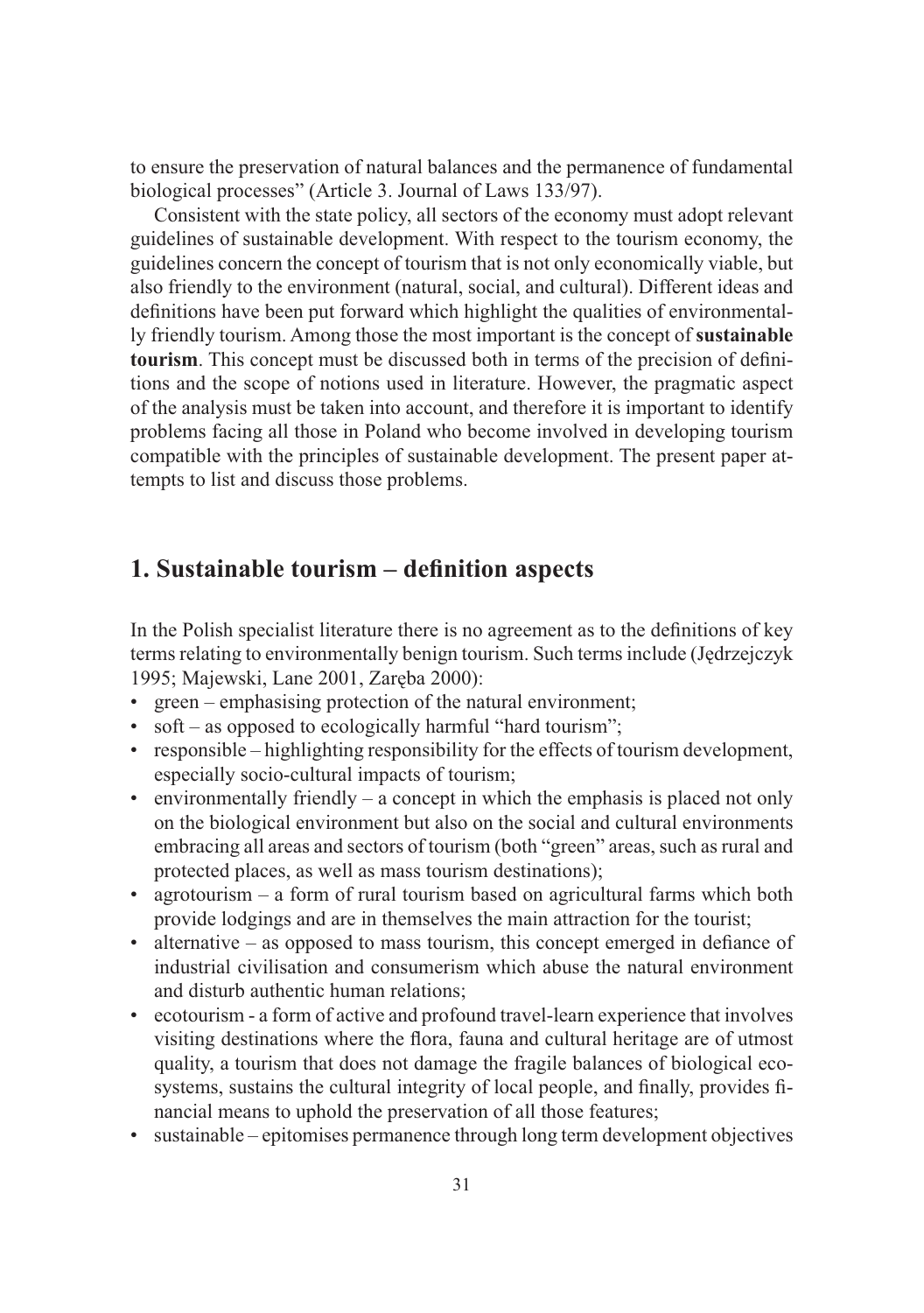and through efforts to achieve balances (right proportions) between the economy and the protection of the broadly understood environment.

This diversity of definitions produces a certain chaos in their interpretation. Certainly, providing definitions and terminology must not be the sole objective of considerations on sustainable tourism in Poland. Nevertheless, to implement the concept of sustainable tourism we must understand what it actually means.

As a starting point for the discussion we can choose the aforementioned concept of **alternative tourism** related to the social phenomena of the nineteen-sixties that saw the emergence of the hippie subculture in the USA. This alternative tourism was intended to become a new style of travelling, counterbalancing the fast-growing and expansive mass tourism. Many young tourists rejected the "tourist behaviour of city-dwellers engaging in incessant pursuit of ease, comfort, and tinsel" (Jędrzejczyk 1995). The new tourists were determined to avoid crowded tourist destinations and were looking for a personal contact with local people. Often their motivation for moving around came from the need for travel-learn experience. The present understanding of alternative tourism causes certain confusion in the subject terminology. Some people maintain that this is any type of "small-scale" tourism as opposed to mass tourism. Thus, anything alternative is good, and anything mass is bad or negative (Zaręba 2000). Yet mass tourism can also have a positive impact on the development of certain areas. Such misunderstanding arises from the fact that mass tourism can be construed in terms of both quantity and quality.

In the quantitative aspect, tourism is indeed a mass phenomenon because it involves broad and socially diversified participants. It does not mean that by definition mass tourism is not compatible with sustainable development. Well-planned and matching the reception capacity limits of the host region, mass tourism can be environmentally friendly. The negative overtone of the term "mass tourism" relates to the qualitative aspect of this type of mass vacationing that involves a consumptive style of living and travelling, "scoring" tourism attractions, exploiting the environment, missing out on the personal contact with local populations, and acquainting oneself with the culture of visited places in a merely superficial way.

It should be noted that "small-scale" tourism is not the alternative to mass tourism. This is an "elite" form of travelling whose characteristics relate both to the tourist's motivation and the way the travel is organised. Such tourism does not have the stamp of environmental friendliness by definition. Like mass tourism, it must be implemented in compliance with the principles of sustainable development of tourist destinations and undergo the process of ecological adjustment.

The above difficulty in terminology interpretation appears to be resolved in the concept of soft tourism as opposed to hard tourism. Unlike the "hard" variety, soft tourism recognises social, ecological and aesthetic needs of the tourist destination.

The principles of sustainable tourism must be construed against the background of the concept of sustainable development. The related literature presents diffe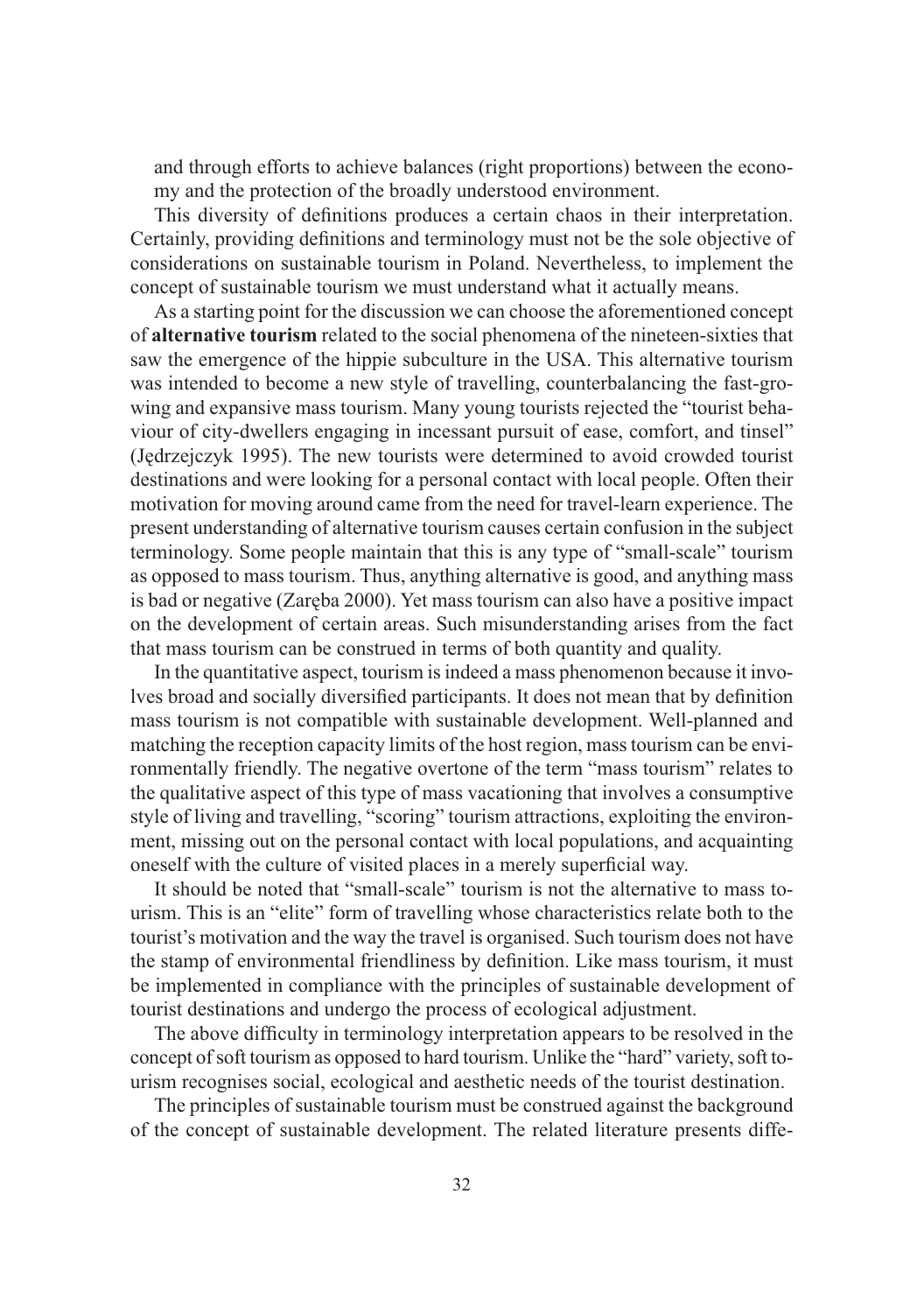rent, sometimes contradictory views on the idea (Żabińska 2000). This is because sustainable tourism is treated either as an instrument of sustainable development, or as a development instrument of tourism itself. The idea of sustainable tourism is based on the model of sustainable development. According to the definition put forward by the Federation of Nature and National Parks of Europe, sustainable tourism includes "all forms of tourism development, management and tourism activities that support ecological, social, and economic integrity of areas, and preserve their natural and cultural resources". Hence, the concept of sustainable tourism is based upon the harmony between the needs of tourists and the needs of the natural environment and local communities.

To bring the tourism economy closer to the principles of sustainable tourism, the following major objectives should be considered (Zaręba 2000):

- tourism should promote a healthy and productive model of life in harmony with nature, it should bring together people of different nationalities, and promote openness and tolerance;
- tourism development must contribute to preservation of natural resources and to protection of indigenous cultures;
- tourism development in host regions should involve local people already at the planning stage; it should also provide new quality employment to local residents;
- tourism enterprises should minimize waste, energy consumption and water usage, and should eliminate from use substances harmful to the environment, as well as motivate their employees, customers and local communities to pro-ecological behaviours;
- countries should promote the policy of open market in tourism and free exchange of tourist services, subordinated to the principles of sustainable development, and respecting international environmental protection laws.

Sustainable tourism is thus an idea which entirely encompasses the principles of sustainable development relevant to the tourism industry. In the analysis of issues related to the implementation of sustainable development in Poland, sustainable tourism – reflecting the development trends in contemporary tourism – must be given its proper place. To develop tourism supply in destinations, the guidelines of sustainable tourism must be taken into account.

To summarize our discussion about definitions, we can list the criteria that should be met by specific forms of tourism in order to be included in the concept of sustainable tourism. These criteria are (Mirowski 2002):

- compatibility with nature: preservation of landscapes, waters, green areas, flora and fauna, and the biological environment as a whole;
- compatibility with health requirements: caring about the health of both people and animals, provision of food cultivated by ecological methods, assuring high quality of relaxation and recreation for individual tourists and the whole society;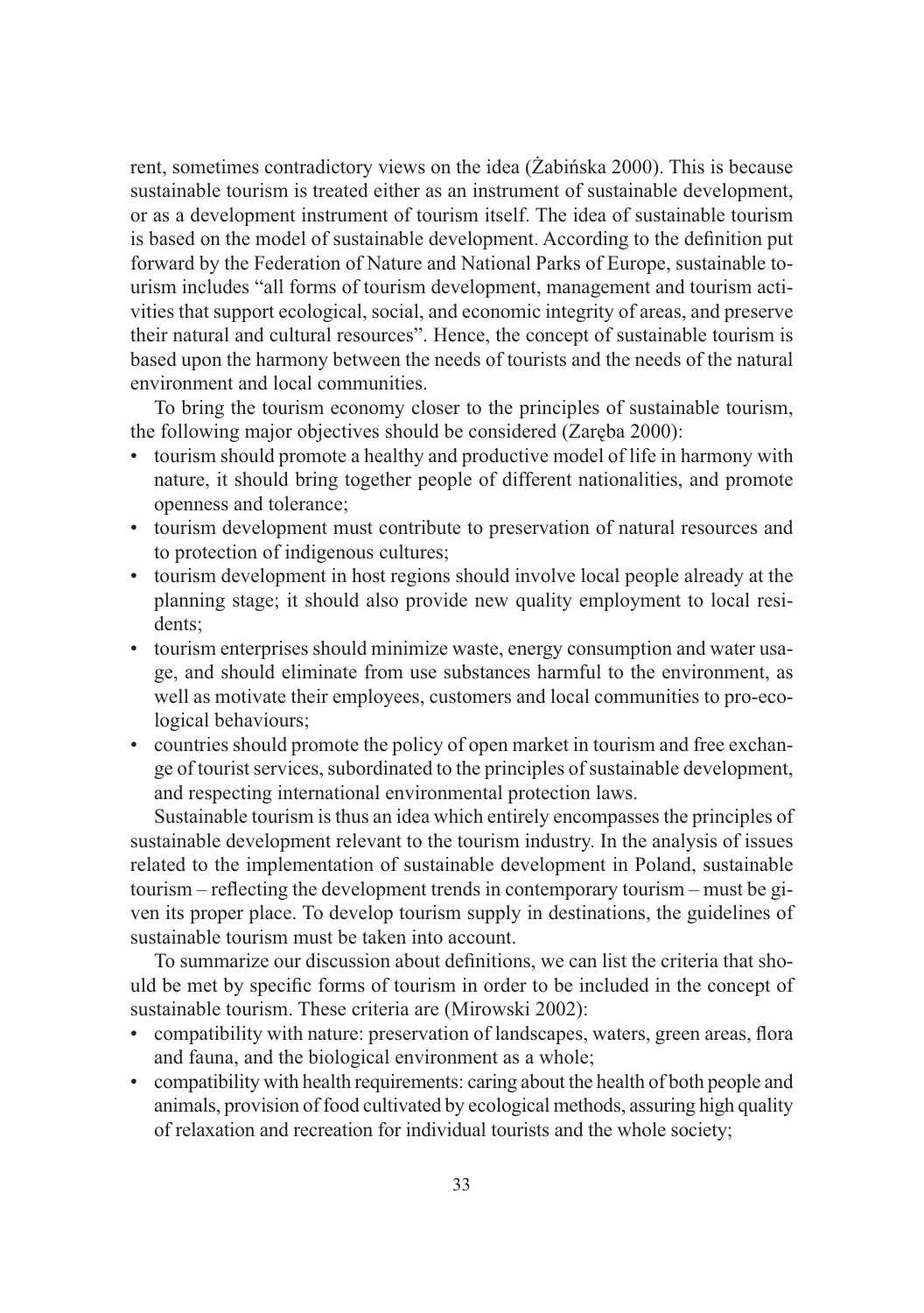- compatibility with social requirements: respect for local moral codes, customs, tradition, and concern about preserving local social structures and family hierarchy;
- compatibility with economic requirements: providing economic growth in tourist destinations, equitable distribution of costs and benefits, financial support for small and medium-sized businesses, development directed towards activating diverse tourism phenomena;
- compatibility with technical and material conditions: planning of infrastructure that will be able to gradually accommodate the growing number of tourists while maintaining the capacity measures of facilities at allowable levels, accepting the physical and spatial limitations of the destination in the planning process to avoid encroaching upon the rights of local residents.

It must be understood that sustainable tourism is not anti-mass and it does not aim at reducing the number of travellers in the world. On the contrary, assuming a growing demand for tourist services, sustainable tourism provides a framework for any type of tourism friendly to the environment and having regard to sustainable socio-economic development. In the contemporary world there is a need for tourism development understood in such a way.

However, we must take a critical look at the state of awareness and possibilities of developing sustainable tourism in Poland. Here we can quote the words of a well-known ecologist, J. Kamieniecka: "For the time being tourism is perceived as a field of activity severely encroaching upon the natural environment, intensively utilising the assets of landscape. It is regarded as the chief destroyer of protected areas" (Kamieniecka 1998).

On the other hand, the Polish legislation highlights the obvious necessity to abide by the rules of sustainable development. Then, what is the true situation regarding the implementation of sustainable tourism in Poland?

#### **2. Sustainable tourism in the light of Polish legislation**

The role of the government administration is to develop concepts and formulate development programmes for individual sectors of the economy. The guidelines that are set forth are based on analyses and studies of specific fields of interest. With respect to tourism, on 21 April 2001 the government issued a paper entitled "*Tourism development strategy for the years 2001–2006. Government support programme for tourism development for the period 2001–2006".* According to this document, the main objective of the government policy is to improve competitiveness of the Polish tourism, both in the domestic and international markets. Poland places great hopes on the strong economic growth due to tourism in specific regions and the country as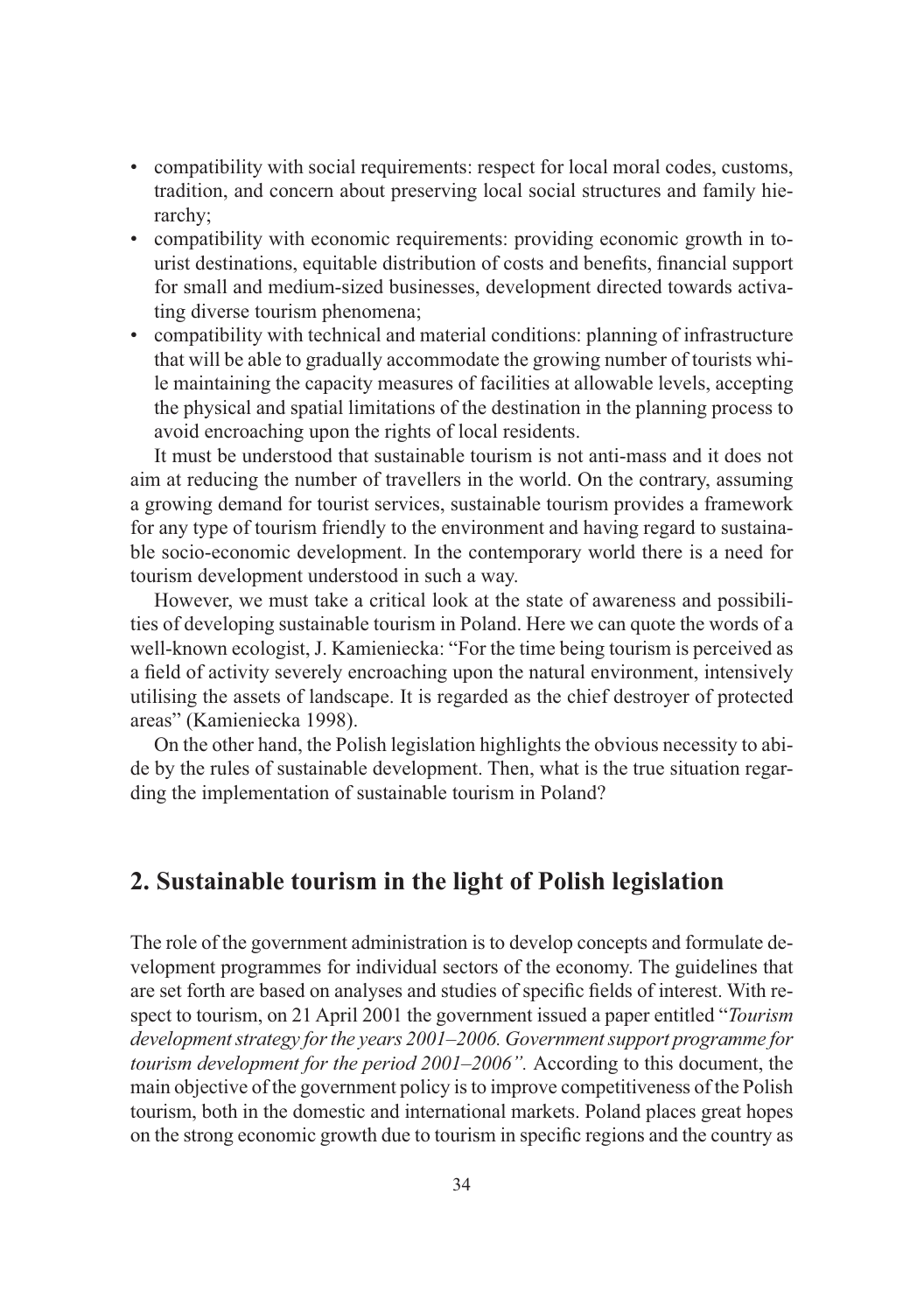a whole. Tourism can facilitate the implementation of important government policies, in particular job creation programmes, structural reform in the economy, programmes stimulating modern types of business activity involving information technology and laying the foundation for the information society, thus enabling the development and satisfying the needs and aspirations of all Polish residents. However, it has to be remembered that uncontrolled tourism development can disturb processes based on the concept of sustainable development. Tourism is a heterogeneous discipline whose development depends on the relations with other sectors of the economy. For the tourism economy to fulfil its role as the main stimulant of growth, it must take into account the needs of other sectors: agriculture, forestry, industry and services – in such a way as to create a multifunctional and ecologically conditioned economic system linking all sectors of the economy in a relation of interdependence. Tourism is not just a sector of the economy, but also a social phenomenon, having reference to social, economic, spatial, and ecological relations. It can be seen that these relations are strongly connected with the idea of sustainable development, hence its principles should be reflected in the development of tourism. In January 2003 the European Commission was presented with the *National Development Plan for the period 2004–2006* The strategic goal of the Plan is the construction of a modern economy based on knowledge, able to generate continuous sustainable development and create new permanent jobs in competitive regions. The main principles of *NPR* include pro-innovation, pro-employment policies, sustainable development, and equal opportunities for women and men. The blueprint for tourism development has been drawn up in the detailed *Integrated Operational Programme for Regional Development*. The scope of this programme includes:

- 1. Development of brand tourism products.
- 2. Promotion of brand tourism products.
- 3. Specialist training for employees in the tourist services sector.
- 4. Development of information and distribution network for tourist services, with special mention of internet-based services.
- 5. Development of statistical surveys and research instruments supporting management processes in tourism.
- 6. Development of tourist infrastructure, specifically:
	- infrastructure for active forms of tourism,
	- investments within protected areas and in their proximity,
	- investments whose purpose is to adjust cultural heritage sites to the needs of tourism,
	- infrastructure of health resort communes to meet the needs of tourism.

The brand tourism product categories identified by the tourin ii programme include:

- urban and culture tourism,
- recreation, active and specialist tourism,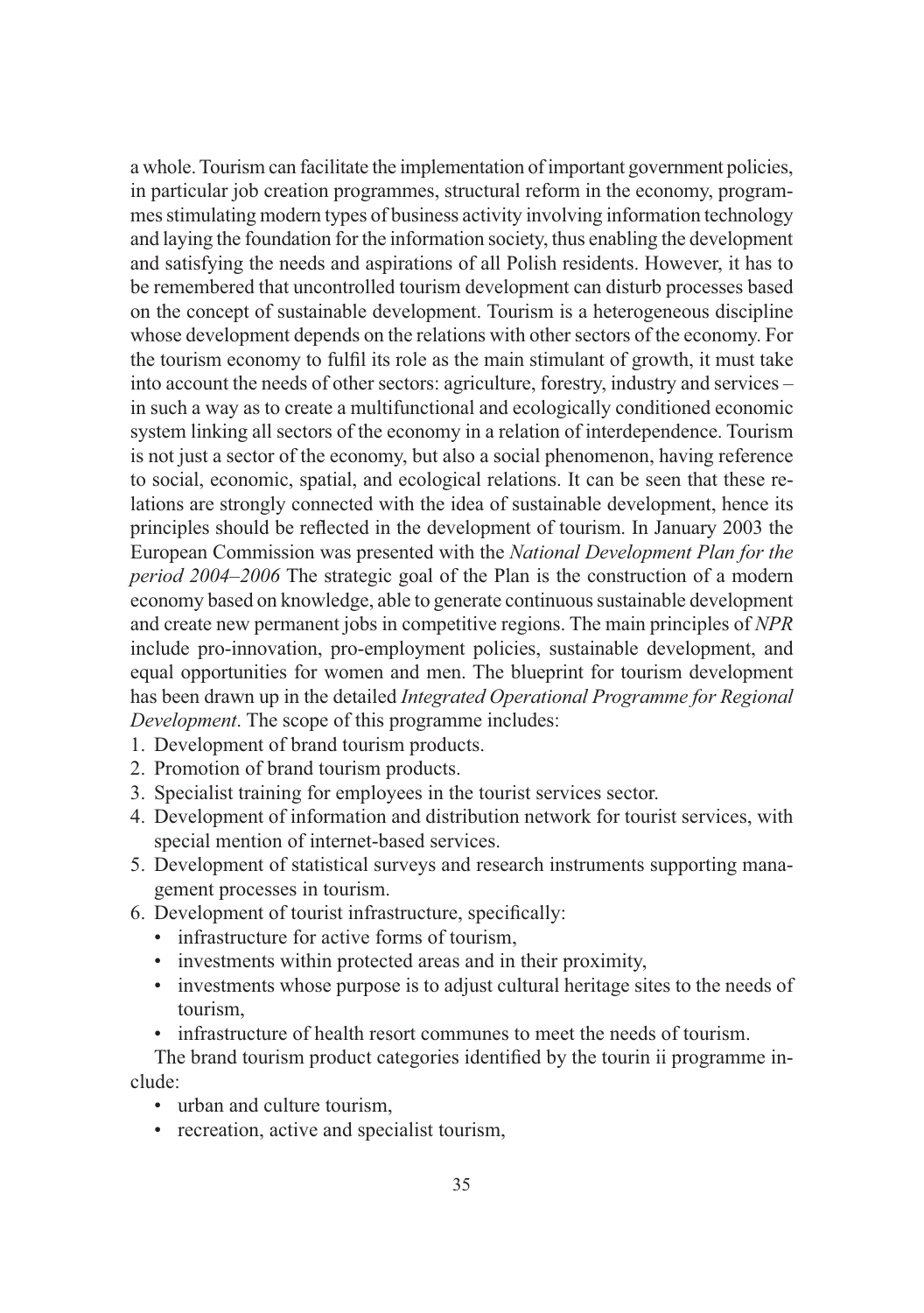- rural tourism,
- cross-border and in-transit tourism.

Development of such products provides the opportunity to realise the potential lying in the natural environment, anthropogenic features, and general conditions of Poland. It has to be remembered that the programmes only provide a framework, a general outline of concepts. For development to be carried out in agreement with ecological, social and spatial conditions, the concept of sustainable development must come into play. The above-mentioned documents, based on professional assessments and analyses, envisage the creation of a system that will combine the protection of national heritage embracing the most precious biological and cultural resources with the development of tourist infrastructure.

The effective protection of both natural features and cultural heritage assets depends on skilful spatial planning. The relevant legislation currently in force gives priority to sustainable development<sup>1</sup>. It is apparent that the concept of sustainable development has been written into the guidelines for the development of the country. Nevertheless, the detailed solutions for tourism provided in government policies deserve some reflection.

The policy documents emphasise the importance of brand tourism products development as well as tourism and communal infrastructure development with a view to increase the volume of tourism. The development of infrastructure and brand tourism products are the priorities mentioned both in the development strategies and the statutes of various organisations and associations active in the field of tourism. It must be remembered, however, that treating the influx of tourists as a remedy for economic problems is a mistake. Tourism development should be based on the principles of sustainable development. Otherwise we might end up with inferior – in terms of quality – mass tourism. The tourism product development must not be limited to selected, expansively developed brand products. Whereas such brand products must emphasise the special qualities of Poland, individual host regions must identify the forms of tourism best suited to the local conditions, and decide whether it should be ecotourism centred on the educated observation of nature, agrotourism providing not only the recreation, but also enabling participation in the farm life and observation of the countryside, or should it be active tourism with elements of travel-learn experience compatible with the principles of sustainable tourism: walking, cycling, kayaking, motoring. Choosing the right product from a diverse range of tourism forms, one that would be compatible with the conditions of the destination and will ensure the preservation of its natural and social environments, is a difficult task. It requires skills to see things in a broader perspective. In this regard, ecological awareness of both the society as a whole,

<sup>&</sup>lt;sup>1</sup> The Prime Minister's Announcement of 26.07.2001: About the promulgation of Poland's spatial development policy. Monitor Polski Nr 26, item 432. Environmental Protection Act of 27.04.2001, Journal of Laws, Nr 62.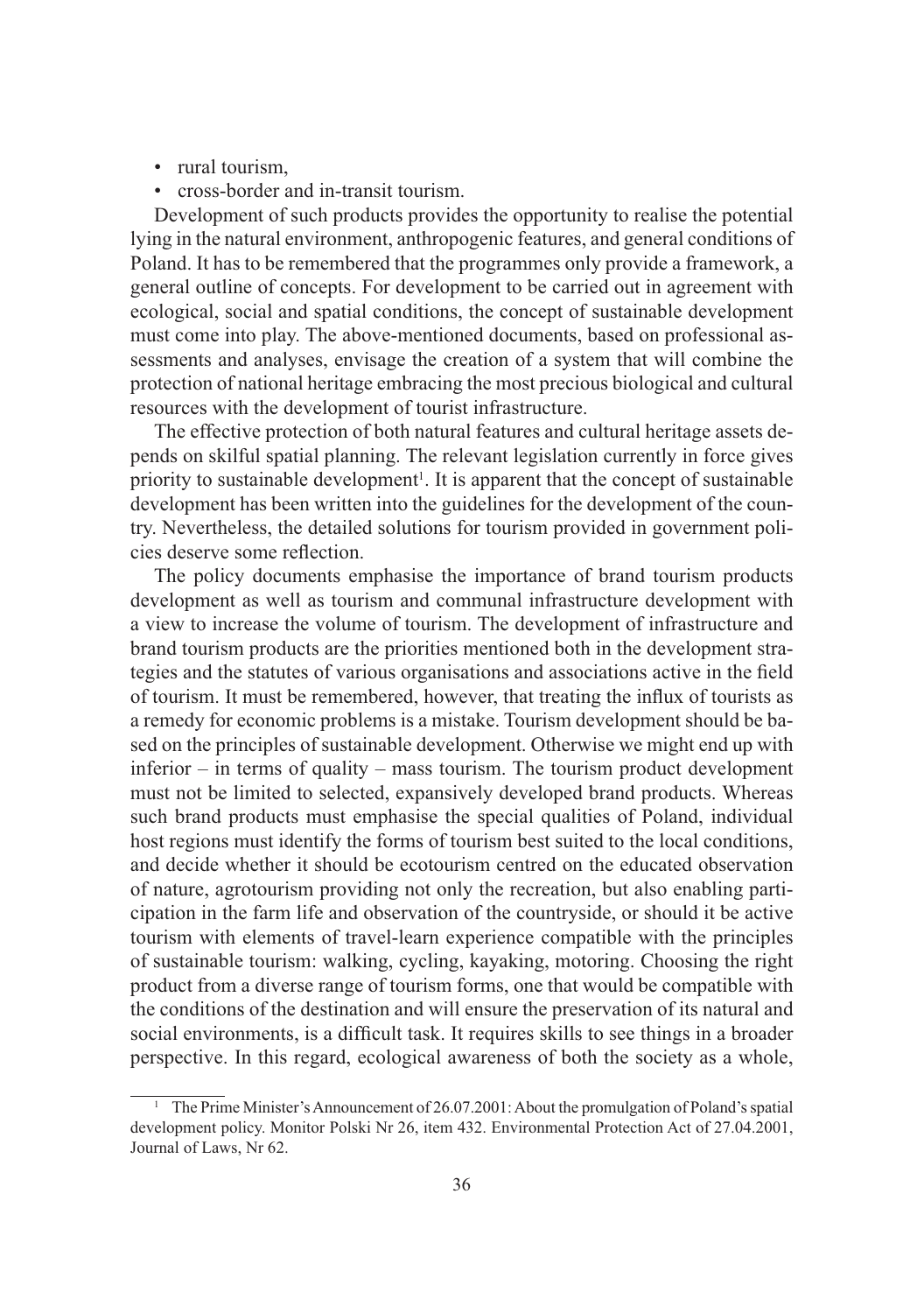and tourism professionals in particular, is essential. A special role is vested in the Local Government as the host of the smallest territorial units of the country. But here we have a problem: to what extent the local authorities understand and are able to implement the principles of sustainable tourism as set forth in legal acts. Development of tourism, as should be remembered, is by law the responsibility of communal, county and provincial self-governments. Since 2001 tourism matters have been designated as the tasks of communal self-governments (Gordon 2003). On the other hand, the basic objective of communal self-governments is to *satisfy the needs of the community.* Such needs might include the desire on the part of the local population to participate in tourism as customers. The role of self-governments in this respect is to provide conditions for tourist activities and, broadly speaking, recreation for their local citizens. To this end the law-makers have specifically mentioned the provision of recreation grounds and sports facilities. On the other hand, tourism development can meet the needs of local people as representatives of the supply side, providing economic benefits to the community. The role of self-governments in this scope relates to the issue of hotel accommodation (as interpreted by the parliamentary act on tourist services), the issue of agrotourism, procurement of finances from SAPARD funds, support for local businesses in the field of tourism, and finally – an issue particularly emphasised by the Polish Tourism Organisation – dissemination of tourist information and promotion of the host region both in and outside the country.

As can be seen, the role of local governments in the development of tourism can hardly be overestimated. The interdisciplinary character of the tourism economy makes it possible for the communal infrastructure (such as telecommunications, water and sewage, etc.) to be utilised by tourists, and – likewise – facilities provided for visitors (such as swimming pools, restaurants, etc.) can be used by local residents.

Based on the criteria of sustainable development, tourism development must be ecologically positive in the long term, economically viable, and ethically and socially beneficial to local populations. Tourism draws a variety of benefits from local economies, and returns the favour by contributing to the development of local communities.

Among the many tasks of local governments in the scope of sustainable tourism is to (Zaręba 2000):

- formulate and implement regional plans for the development of sustainable tourism, based on the stock of biological, cultural and infrastructural resources and on estimated indicators of natural capacity and ability to accommodate volumes of tourists;
- appoint an organisational unit responsible for the implementation of the tourism strategy, embracing representatives from various social groups that have a vested interest in tourism;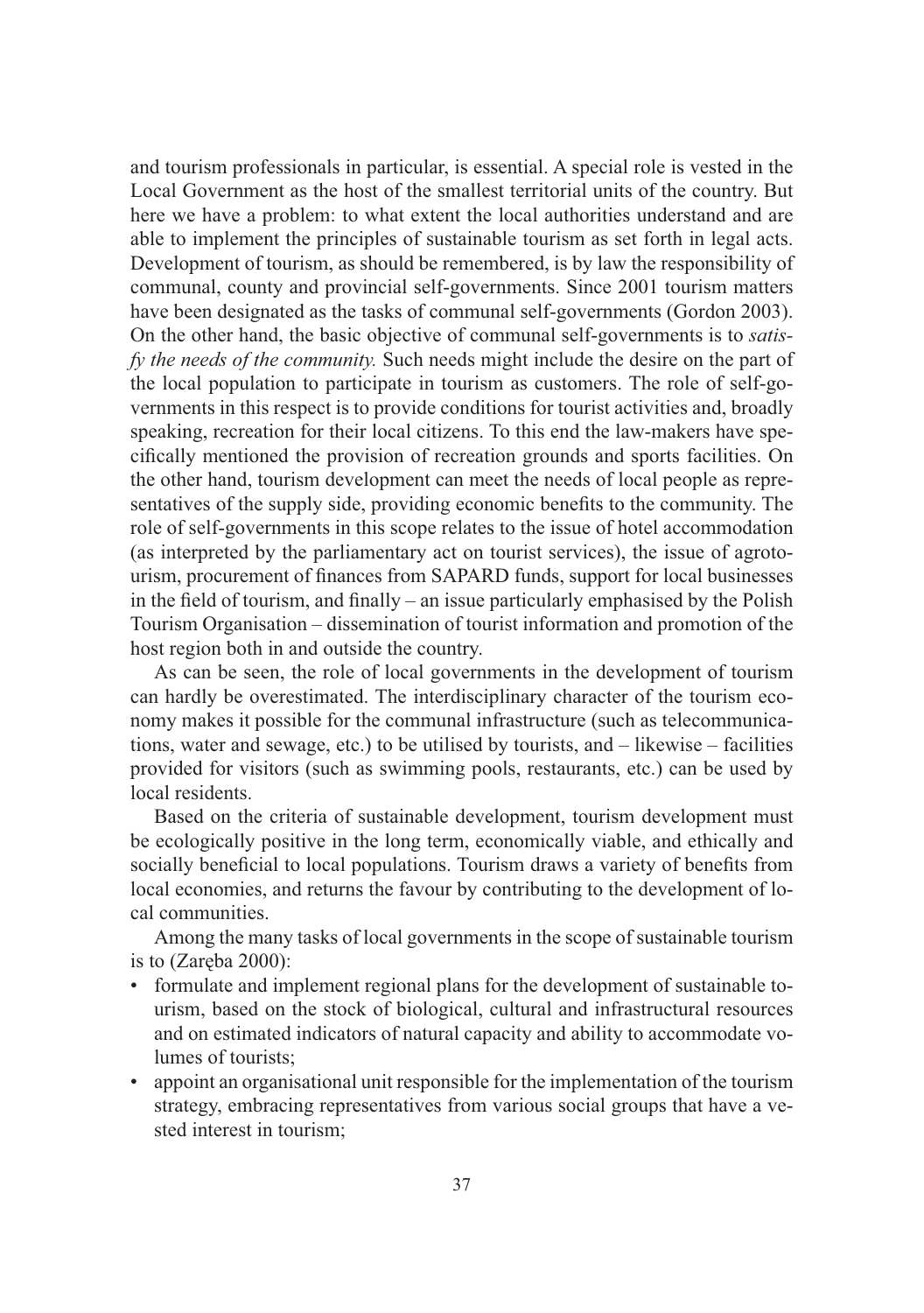- establish local ecological certification procedures and formulate the principles for national classification of tourism products and services produced or provided in an environmentally friendly way;
- carry out the right policy with regard to issuing planning permissions so that tourism projects harmful to the environment and incompatible with traditional infrastructure are not allowed to proceed;
- determine allowable limits of pollution;
- put in place mechanisms of monitoring the impacts of tourism on the environment;
- issue loan guarantees for businesses embarking on pro-ecological projects, so that they can obtain finances on preferential terms;
- invest in tourist routes and trails, information and education centres, waste disposal infrastructure, energy saving projects;
- raise ecological awareness of the population through education and sound and credible information;
- provide conditions for the establishment of an interdisciplinary pressure group promoting sustainable tourism.

Only such actions on the part of local authorities make a destination an attractive place for the tourist, characterised by clean environment and untouched nature. It guarantees returned visits by satisfied customers.

Here it would be appropriate to mention the conclusions of surveys conducted by our University's Department of Tourism2 . In the selected communes the possibility of tourism development was correctly assessed, identifying tourism as the main industry for the surveyed area. The surveys, on the other hand, revealed a low level of awareness of the sustainable development's role, a shortcoming requiring proper attention in the way of providing more information and knowledge on the subject.

### **3. Problems of sustainable tourism development**

A review of literature on the subject of sustainable development reveals a growing interest in the issue. Yet, although there is a substantial bibliography relating to eco-development (sustainable development), the written output on sustainable tourism is relatively small. There is also a shortage of synthetic methodological works that would provide universal guidelines for implementing the principles of eco-development in the field (Kamieniecka 1998). In tourism itself, there appears to be a confusion as to which instruments of sustainable development can be di-

<sup>&</sup>lt;sup>2</sup> The surveys were conducted in selected communes in 2002 within the framework of a statutory research entitled "Tourism and sustainable development of a destination".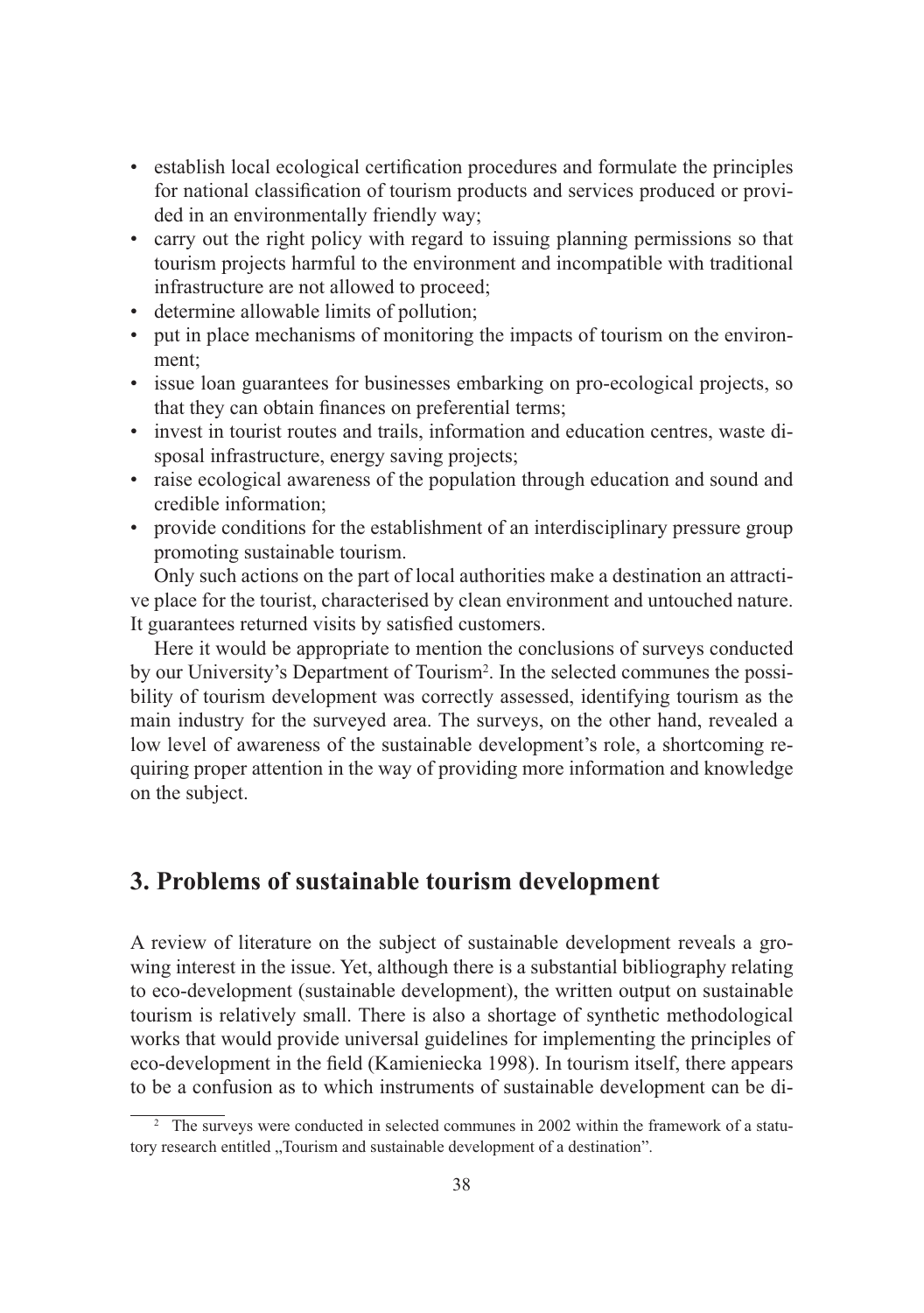rectly applied, and whether new instruments have to be created in order that the economic functions of tourism do not surpass the ecological and health-promoting function of the environment. In Poland knowledge on the subject is still not sufficiently widespread and remains in the scope of interest of a relatively small group of professionals.

We should, therefore, give a thought to the real problems of implementing the principles of sustainable tourism in the current economic environment in Poland.

In this respect the declarations expressed in various policies must at last be put into practice.

There are two groups of issues that we must consider:

- general development issues relating to systemic solutions and to the state of the country and society;
- specific issues concerning tourism development based on the principles of sustainable development.

Among the general considerations, the first problem relates to the planning process and the issue of government policy cohesion. The policy of sustainable development, as applied to spatial planning and tourism, can and should be a synthesis of policies of various government departments. For many people in Poland the very idea of planning brings the memories of the long-gone and negatively perceived political system of central planning, hence the role of correctly constructed development plans and strategies might not be properly appreciated. And yet sustainable development relies on a long-term perspective, hence it requires a strategy looking ahead 10 to 15 years. Frequent staff rotation at ministerial positions and alternation of government coalitions are responsible for the lack of cohesion in strategic policies. The problem also extends to lower levels of state administration, including local governments.

To achieve cohesion in the guidelines and decisions at different levels of administration and management, the issue of sustainable development must be clearly understood by all players, and this requires proper communication channels.

Spatial planning is an example of a conflict area. For instance, planning permissions issued with respect to lake shores frequently elicit claims by the locals and generate conflicts as they violate the planning guidelines adopted in state zoning policies. As a result, tourists arriving at a Polish lake encounter holiday homes lined up along the lake shores, obviously attractive to their owners, but generally causing spatial chaos and violating the principles of eco-development. Another well- -known problem concerns the introduction of designs foreign to the local environment. The most prominent example of such are architectural designs clashing with the patterns characteristic of the local culture. The local culture plays an important role in the creation of the image of a tourist destination, and it is the image of the place that attracts tourists.

Thus the stability in policy-making and policy implementation at various levels of management is of paramount importance. Setting forth the principles of deve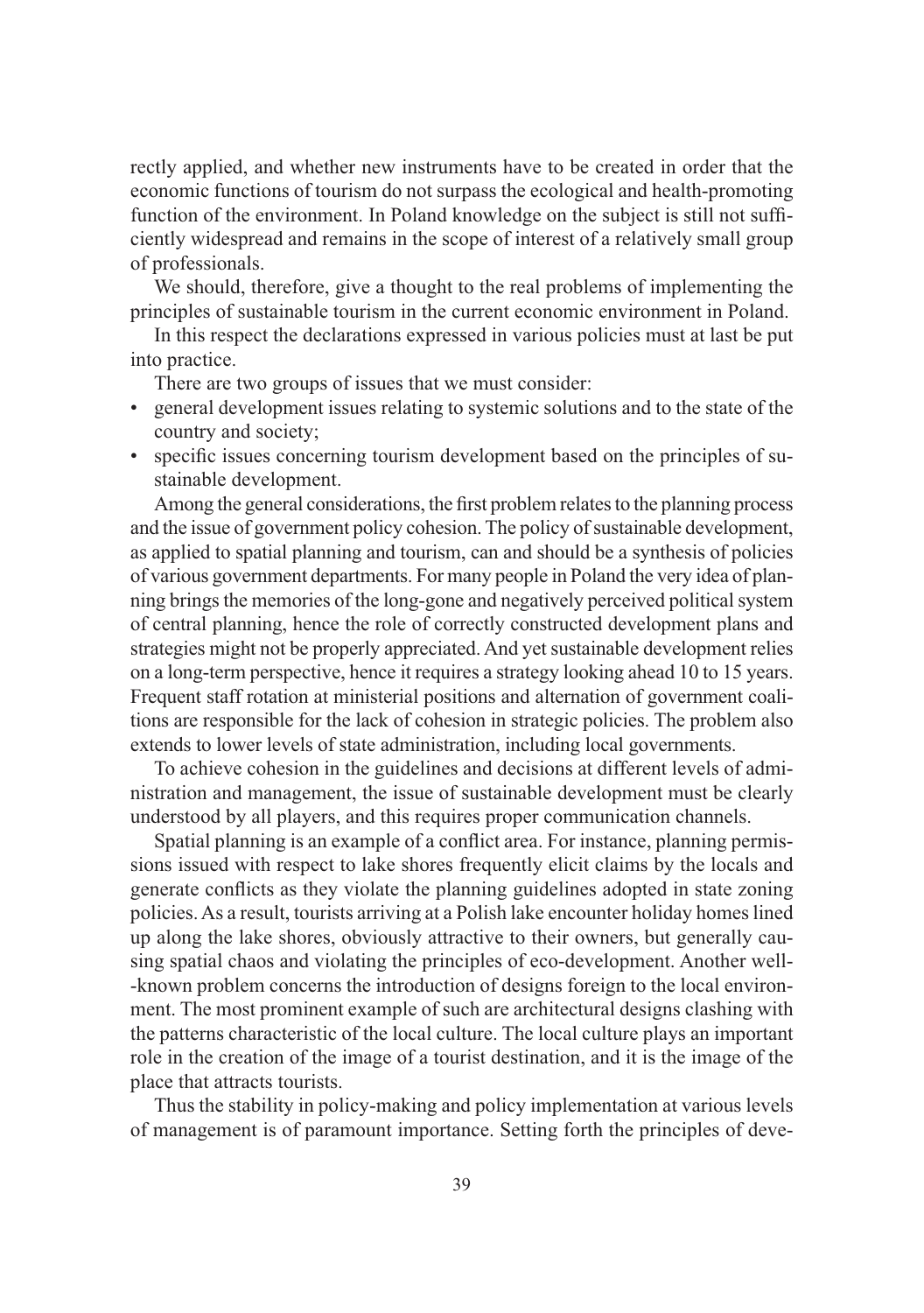lopment, formulation of strategies, and implementation of policies should be coordinated at all levels of decision-making. Tourism needs an **integration of actions** by all players contributing to the creation of a tourism product. The heterogeneous nature of tourism requires a full cooperation between authorities, business people, and professionals representing various fields involved in the development of culturally sensitive and environmentally friendly tourism.

Many writers postulate that there is an urgent need to compile, evaluate and exchange experiences in the field of sustainable tourism. Poland also needs a strong lobby that would press for ecologically and culturally friendly policies. The tasks of such a pressure group would be to support education about sustainable development (and sustainable tourism), and coordinate efforts in the process of policy-making and policy implementation. In conclusion, to put the principles of sustainable development into practice, Poland needs a holistic approach involving organisational, legal, political, and mentality changes.

Another problem is a low ecological awareness in Polish society. This is due to the lack of perception, knowledge and understanding of the subject, underestimation of its importance, and simply old habits and customs. Sustainable development is usually associated with preservation of the environment and various restrictions resulting from it. It seems that mass media recognise the need for ecological education of the society to a greater extent than regular institutions of learning. Ecoeducation is primarily a domain of various organisations acting in the field of environmental protection. Hence, there is an overriding perception that the concept of sustainable tourism, or eco-tourism, relates strictly to the biological environment, and has little to do with socio-economic issues. Eco-education should be included in nation-wide education programmes to reach the whole society. The role of pro- -ecological associations, foundations and non-governmental organisations in the process of education cannot be overestimated.

Sustainable tourism (eco-tourism) is still associated with a passing trend and snobbery rather than a policy of the state or tourism sector strategy. Entrepreneurial activity based on the observance of eco-development principles is still seen as incompatible with normal, profit generating business. Another problem is the spontaneity of economic and social processes in the times of economic transformation. Particularly dangerous is a get-rich-quick philosophy of some businesses, an attitude greatly contributing to a degradation of the natural environment.

As mentioned before, the existing concepts of tourism development focus on economic objectives of the tourism product. Still underestimated is the role of principles and objectives of sustainable development despite the fact that preservation of precious biological and cultural assets is key to the process of developing competitive tourism products. Ecological awareness should characterise both decision- -makers and people or organisations involved in the process of developing tourism products, not to mention residents of tourist destinations. A concern about the pre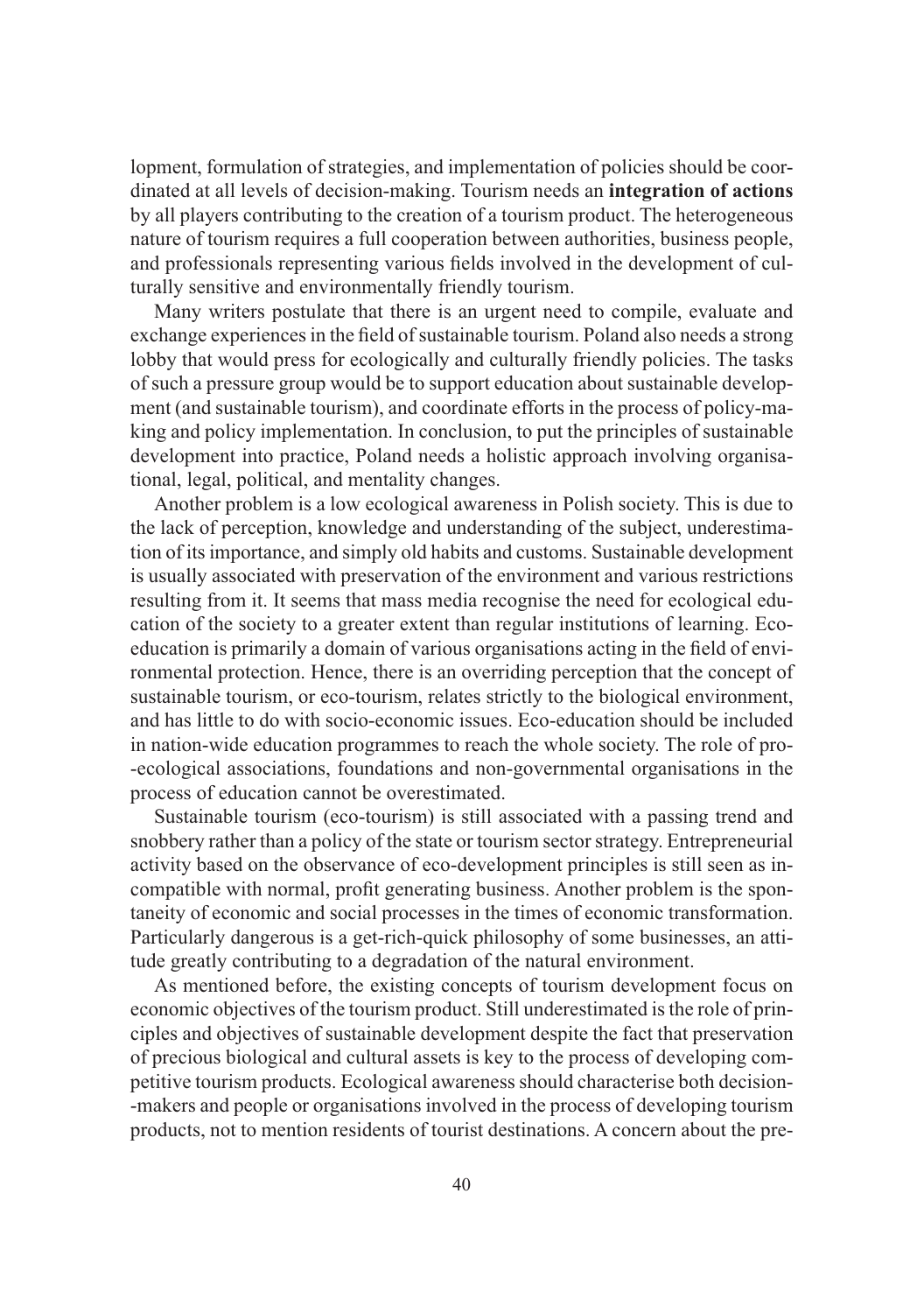servation of natural assets should be universal across the whole society whose own constitution prescribes the need for sustainable development.

The concept of sustainable tourism is about maintaining a rational balance between the interest of people and that of the environment. Residents of tourist destinations must be aware that natural assets will remain valuable if left untouched by aggressive development. It has to be shown that pro-ecology behaviour works, and benefits everyone. To the locals, the presence of tourists means both economic benefits and violation of their privacy. It seems obvious that tourists will be accepted more easily if local residents can see an improvement in their material well-being. In the long term, the conflicting interests of tourism and local communities can be brought together only through the application of sustainable tourism principles.

To raise the level of ecological consciousness we need better education in this area. Pro-ecology education should be included in school syllabuses and training programmes for administration staff, and the relevant knowledge should be popularised by mass media.

For tourism itself, ecological consciousness can be analysed in two dimensions: demand and supply. On the demand side, it is apparent that still not too many tourists appreciate the recreational advantages that nature offers. Aggressive mass tourism continues to be in vogue, with eco-tourists perceived as an exception to the rule.

On the supply side, there is a need for effective marketing efforts to popularise tourism forms compatible with the principles of sustainable development. In other words, instead of waiting for tourists to change their preferences and adjust the tourism offer when the demand is well and truly in place, we should "create" demand by actively encouraging people to spend their vacations in harmony with the requirements of sustainable development.

The principles of sustainable tourism should apply universally to the whole tourism sector. It would be wrong to set apart eco-tourism as this could only deepen the differences between popular forms of tourism and elite activities largely compatible with sustainable tourism criteria.

On the Polish market where mass tourism still dominates, eco-tourism is usually associated with high prices characteristic of extravagant and snobbish offers. Polish travel agencies, preoccupied mainly with outbound tourism, do not propose sustainable tourism forms usually associated with less popular domestic propositions. The "alternative" tourists can hardly find suitable "off-the-peg" packages, hence they often organise their holidays themselves. Very few tourism organisers, mainly those specialising in eco-tourism, believe that tourism products compatible with criteria of sustainable development can be profitable. Tourism organisers and service providers should break the mental barrier which makes them believe that sustainable tourism is incompatible with a profitable business activity. Both eco- -philes and eco-sceptics should know that sustainable tourism "pays off".